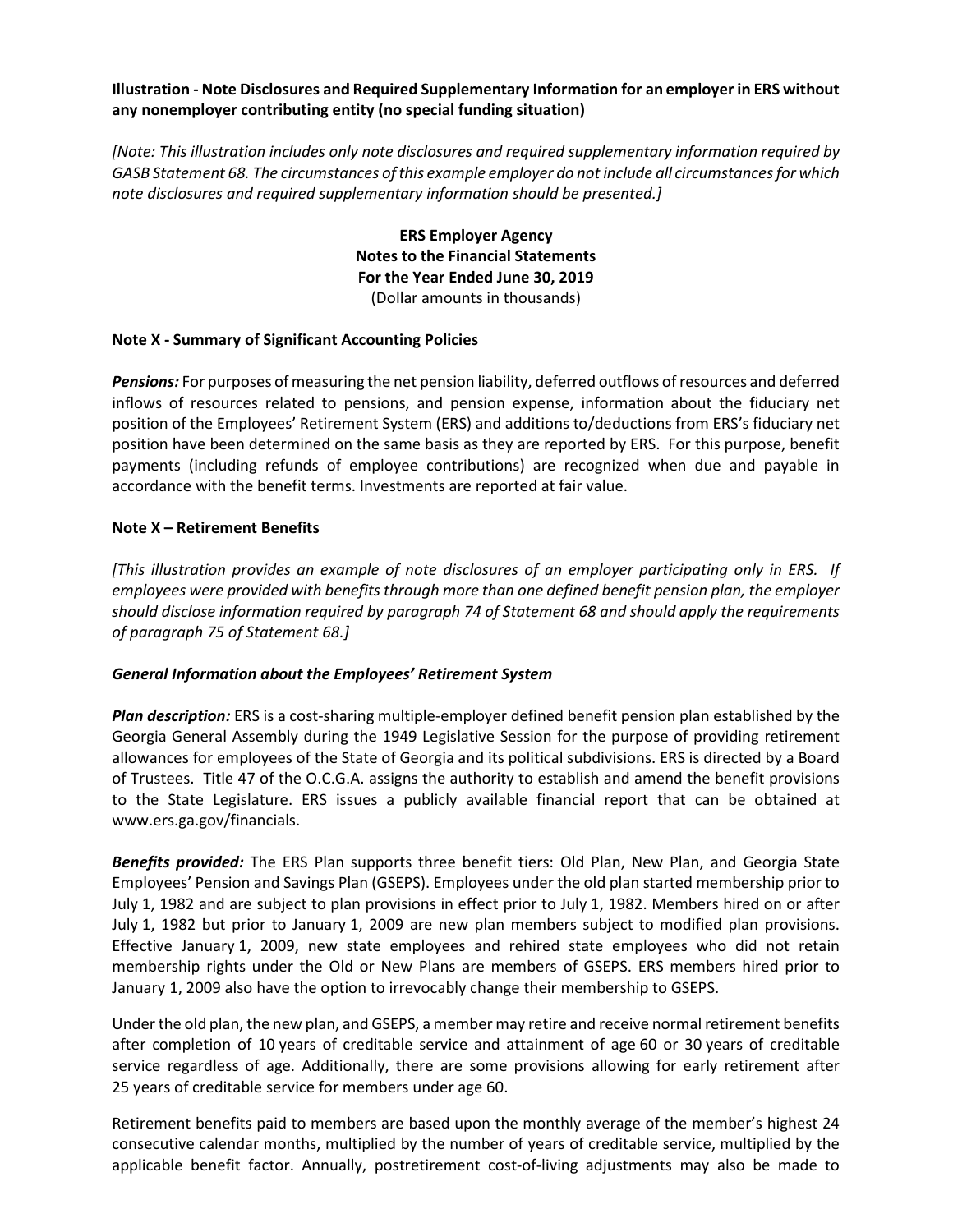members' benefits, provided the members were hired prior to July 1, 2009. The normal retirement pension is payable monthly for life; however, options are available for distribution of the member's monthly pension, at reduced rates, to a designated beneficiary upon the member's death. Death and disability benefits are also available through ERS.

Contributions: Member contributions under the old plan are 4% of annual compensation, up to \$4,200, plus 6% of annual compensation in excess of \$4,200. Under the old plan, the state pays member contributions in excess of 1.25% of annual compensation. Under the old plan, these state contributions are included in the members' accounts for refund purposes and are used in the computation of the members' earnable compensation for the purpose of computing retirement benefits. Member contributions under the new plan and GSEPS are 1.25% of annual compensation. The Agency's total required contribution rate for the year ended June 30, 2019 was 24.78% of annual covered payroll for old and new plan members and 21.78% for GSEPS members. The rates include the annual actuarially determined employer contribution rate of 24.66% of annual covered payroll for old and new plan members and 21.66% for GSEPS members, plus a 0.12% adjustment for the HB 751 one-time benefit adjustment of 3% to retired state employees. The Agency's contributions to ERS totaled \$xx,xxx for the year ended June 30, 2019. Contributions are expected to finance the costs of benefits earned by employees during the year, with an additional amount to finance any unfunded accrued liability.

# Pension Liabilities, Pension Expense, and Deferred Outflows of Resources and Deferred Inflows of Resources Related to Pensions

At June 30, 2019, the Agency reported a liability for its proportionate share of the net pension liability. The net pension liability was measured as of June 30, 2018. The total pension liability used to calculate the net pension liability was based on an actuarial valuation as of June 30, 2017. An expected total pension liability as of June 30, 2018 was determined using standard roll-forward techniques. The Agency's proportion of the net pension liability was based on contributions to ERS during the fiscal year ended June 30, 2018. At June 30 2018, the Employer's proportion was X.XXXXXXXX%, which was an increase (decrease) of X.XX % from its proportion measured as of June 30, 2017.

For the year ended June 30, 2019, the Agency recognized pension expense of \$X,XXX. At June 30, 2019, the Agency reported deferred outflows of resources and deferred inflows of resources related to pensions from the following sources:

|                                                                                                                     | <b>Deferred</b><br><b>Outflows of</b><br><b>Resources</b> |    | <b>Deferred</b><br>Inflows of<br><b>Resources</b> |
|---------------------------------------------------------------------------------------------------------------------|-----------------------------------------------------------|----|---------------------------------------------------|
| Differences between expected and actual<br>experience                                                               | \$<br>$X, XXX \S$                                         |    | X,XXX                                             |
| Changes of assumptions                                                                                              | X,XXX                                                     |    | X,XXX                                             |
| Net difference between projected and actual<br>earnings on pension plan investments                                 | X,XXX                                                     |    | X,XXX                                             |
| Changes in proportion and differences between<br>Employer contributions and proportionate share<br>of contributions | X,XXX                                                     |    | X,XXX                                             |
| Employer contributions subsequent to the<br>measurement date (Including employer specific)                          | X, XXX                                                    |    |                                                   |
| Total                                                                                                               | \$<br>X,XXX                                               | -S | X,XXX                                             |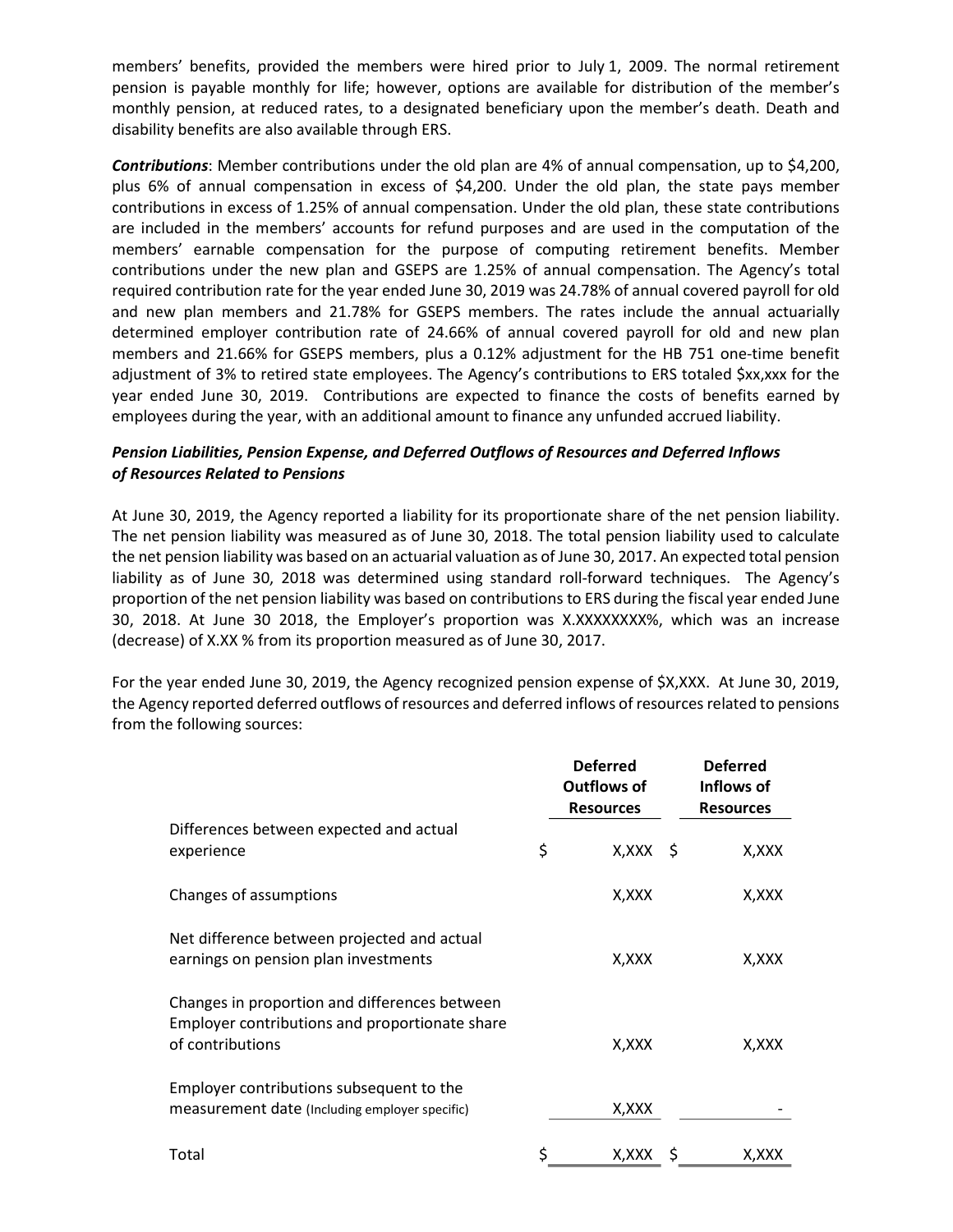Agency contributions subsequent to the measurement date of \$X,XXX are reported as deferred outflows of resources and will be recognized as a reduction of the net pension liability in the year ended June 30, 2020. Other amounts reported as deferred outflows of resources and deferred inflows of resources related to pensions will be recognized in pension expense as follows:

| Year ended June 30: |   |       |
|---------------------|---|-------|
| 2020                | S | X,XXX |
| 2021                |   | X,XXX |
| 2022                |   | X,XXX |
| 2023                |   | X,XXX |
| 2024                |   | X,XXX |
| Thereafter          |   | X,XXX |

Actuarial assumptions: The total pension liability as of June 30, 2018 was determined by an actuarial valuation as of June 30, 2017. Based on the funding policy adopted by the Board on March 15, 2018, the investment rate of return assumption will be changed to 7.30% in the June 30, 2018 actuarial valuation. Therefore, the investment rate of return used in the roll-forward of the total pension liability is 7.30% using the following actuarial assumptions, applied to all periods included in the measurement:

| <b>Inflation</b>          | 2.75%                                                                 |
|---------------------------|-----------------------------------------------------------------------|
| Salary increases          | $3.25 - 7.00\%$ , including inflation                                 |
| Investment rate of return | 7.30%, net of pension plan investment expense,<br>including inflation |

Postretirement mortality rates were based on the RP-2000 Combined Mortality Table with future mortality improvement projected to 2025 with the Society of Actuaries' projection scale BB and set forward 2 years for both males and females for service retirements and dependent beneficiaries. The RP-2000 Disabled Mortality Table with future mortality improvement projected to 2025 with Society of Actuaries' projection scale BB and set back 7 years for males and set forward 3 years for females was used for death after disability retirement. There is a margin for future mortality improvement in the tables used by the System. Based on the results of the most recent experience study adopted by the Board on December 17, 2015, the numbers of expected future deaths are 9-12% less than the actual number of deaths that occurred during the study period for service retirements and beneficiaries and for disability retirements. Rates of mortality in active service were based on the RP-2000 Employee Mortality Table projected to 2025 with projection scale BB.

The actuarial assumptions used in the June 30, 2017 valuation were based on the results of an actuarial experience study for the period July 1, 2009 – June 30, 2014.

The long-term expected rate of return on pension plan investments was determined using a log-normal distribution analysis in which best-estimate ranges of expected future real rates of return (expected nominal returns, net of pension plan investment expense and the assumed rate of inflation) are developed for each major asset class. These ranges are combined to produce the long-term expected rate of return by weighting the expected future real rates of return by the target asset allocation percentage and by adding expected inflation. The target allocation and best estimates of arithmetic real rates of return for each major asset class are summarized in the following table: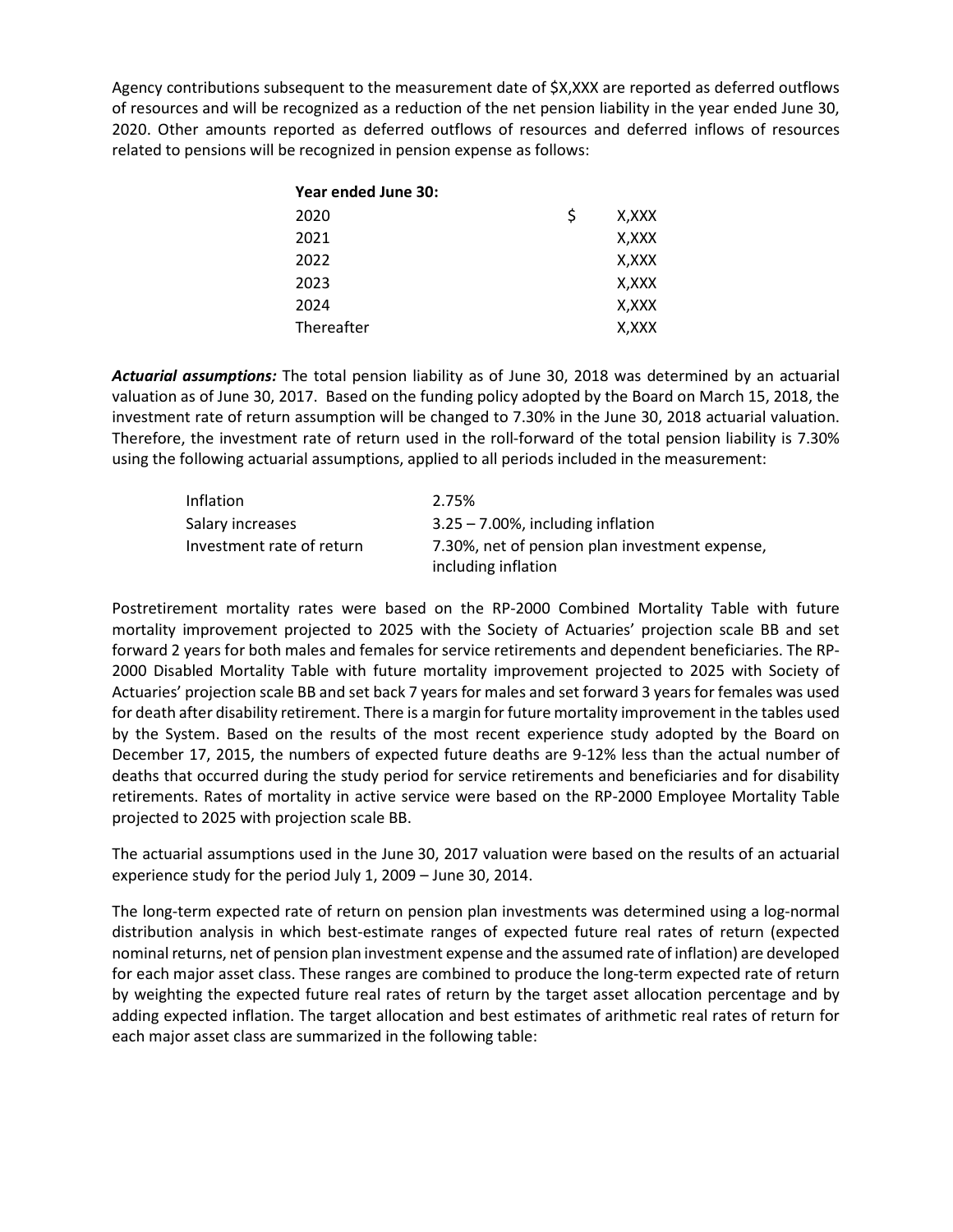|                                                        | <b>Target</b> | Long-term<br>expected real |
|--------------------------------------------------------|---------------|----------------------------|
| <b>Asset class</b>                                     | allocation    | rate of return*            |
| Fixed income                                           | 30.00%        | $(0.50)$ %                 |
| Domestic large equities                                | 37.20         | 9.00                       |
| Domestic mid equities                                  | 3.40          | 12.00                      |
|                                                        |               | 13.50                      |
|                                                        | 1.40          |                            |
| Domestic small equities                                | 17.80         | 8.00                       |
| International developed market equities                |               | 12.00                      |
| International emerging market equities<br>Alternatives | 5.20<br>5.00  | 10.50                      |
| Total                                                  | 100.00%       |                            |

**Discount rate:** The discount rate used to measure the total pension liability was 7.30 %. The projection of cash flows used to determine the discount rate assumed that plan member contributions will be made at the current contribution rate and that employer and State of Georgia contributions will be made at rates equal to the difference between actuarially determined contribution rates and the member rate. Based on those assumptions, the pension plan's fiduciary net position was projected to be available to make all projected future benefit payments of current plan members. Therefore, the long-term expected rate of return on pension plan investments was applied to all periods of projected benefit payments to determine the total pension liability.

Sensitivity of the Agency's proportionate share of the net pension liability to changes in the discount rate: The following presents the Agency's proportionate share of the net pension liability calculated using the discount rate of 7.30 %, as well as what the Agency's proportionate share of the net pension liability would be if it were calculated using a discount rate that is 1-percentage-point lower (6.30 %) or 1 percentage-point higher (8.30 %) than the current rate:

|                                   | 1%<br><b>Decrease</b><br>(6.30%) | Current<br>discount rate<br>(7.30%) | 1%<br><b>Increase</b><br>(8.30%) |
|-----------------------------------|----------------------------------|-------------------------------------|----------------------------------|
| oyer's proportionate share of the |                                  |                                     |                                  |
| t pension liability               | XXX, XXX                         | XXX, XXX                            | XXX, XXX                         |

Pension plan fiduciary net position: Detailed information about the pension plan's fiduciary net position is available in the separately issued ERS financial report which is publically available at www.ers.ga.gov/financials.

## Payables to the pension plan

[If the Agency reported payables to the defined benefit pension plan, it should disclose information required by paragraph 122 of Statement 68.]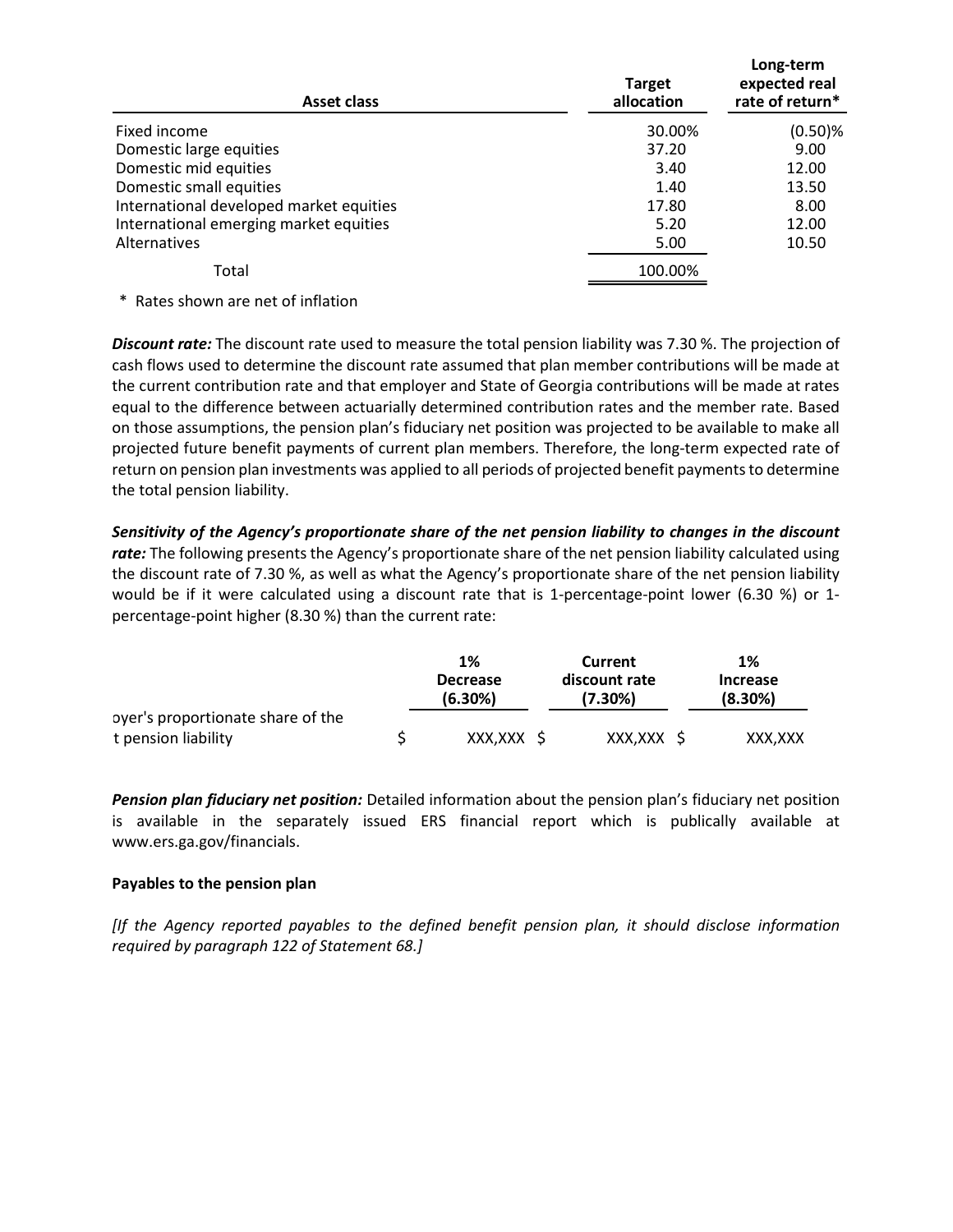# ERS Employer Agency Required Supplementary Information Schedule of Proportionate Share of the Net Pension Liability Employees' Retirement System For the Year Ended June 30 (Dollar amounts in thousands)

|                                                                                                              | 2019          | 2018     | 2017         | 2016     | 2015     |
|--------------------------------------------------------------------------------------------------------------|---------------|----------|--------------|----------|----------|
|                                                                                                              |               |          |              |          |          |
| Agency's proportion of the net pension liability                                                             | X.XXX%        | X.XXX%   | $X.$ $XXX\%$ | X.XXX%   | X.XXX%   |
| Agency's proportionate share of the net pension                                                              |               |          |              |          |          |
| liability                                                                                                    | \$<br>XX, XXX | XX.XXX   | XX,XXX       | XX,XXX   | XX,XXX   |
| Agency's covered-employee payroll                                                                            | \$<br>XX,XXX  | XX,XXX   | XX,XXX       | XX,XXX   | XX,XXX   |
| Agency's proportionate share of the net pension<br>liability as a percentage of its covered-employee payroll | $X.XX\%$      | $X.XX\%$ | $X.XX\%$     | $X.XX\%$ | $X.XX\%$ |
| Plan fiduciary net position as a percentage of the total<br>pension liability                                | 76.68%        | 76.33%   | 72.34%       | 76.20%   | 77.99%   |

Note: Schedule is intended to show information for the last 10 fiscal years. Additional years will be displayed as they become available.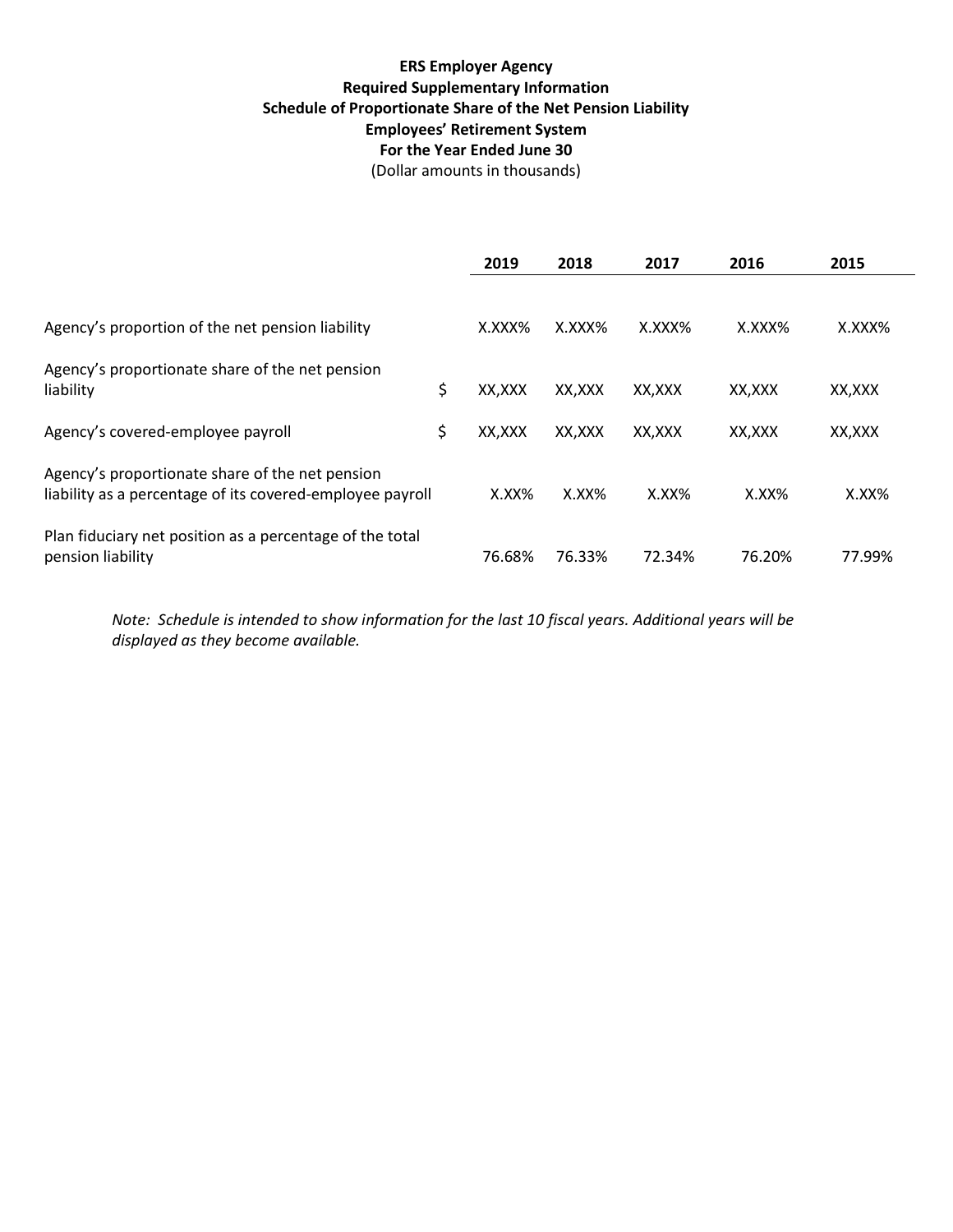|                                                                            |              |          |          | Required Supplementary Information<br>Employees' Retirement System<br>(Dollar amounts in thousands)<br>For the Year Ended June 30<br>Schedule of Contributions<br>ERS Employer Agency |        |        |          |          |          |          |
|----------------------------------------------------------------------------|--------------|----------|----------|---------------------------------------------------------------------------------------------------------------------------------------------------------------------------------------|--------|--------|----------|----------|----------|----------|
|                                                                            | 2019         | 2018     | 2017     | 2016                                                                                                                                                                                  | 2015   | 2014   | 2013     | 2012     | 2011     | 2010     |
| Contractually required<br>contribution                                     | XX,XXX<br>s, | XX,XXX   | XX,XXX   | XX, XXX                                                                                                                                                                               | XX,XXX | XX,XXX | XX,XXX   | XX,XXX   | XX, XXX  | XX,XXX   |
| Contributions in relation to the<br>contractually required<br>contribution | XX,XXX       | XX,XXX   | XX,XX    | XX, XXX                                                                                                                                                                               | XX,XXX | XX,XXX | XX,XXX   | XX,XXX   | XX, XXX  | XX,XXX   |
| Contribution deficiency (excess)                                           | \$ XX,XXX    | XX,XXX   | XX,XXX   | XX, XXX                                                                                                                                                                               | XX,XXX | XX,XXX | XX,XXX   | XX,XXX   | XX, XXX  | XX,XXX   |
| Agency's covered-employee<br>payroll                                       | XX,XXX<br>s, | XX,XXX   | XX,XXX   | XX, XXX                                                                                                                                                                               | XX,XXX | XX,XXX | XX,XXX   | XX,XXX   | XX, XXX  | XX,XXX   |
| Contributions as a percentage<br>of covered-employee payroll               | X.XX%        | $X.XX\%$ | $X.XX\%$ | $X.XX\%$                                                                                                                                                                              | X.XX%  | X.XX%  | $X.XX\%$ | $X.XX\%$ | $X.XX\%$ | $X.XX\%$ |
|                                                                            |              |          |          |                                                                                                                                                                                       |        |        |          |          |          |          |